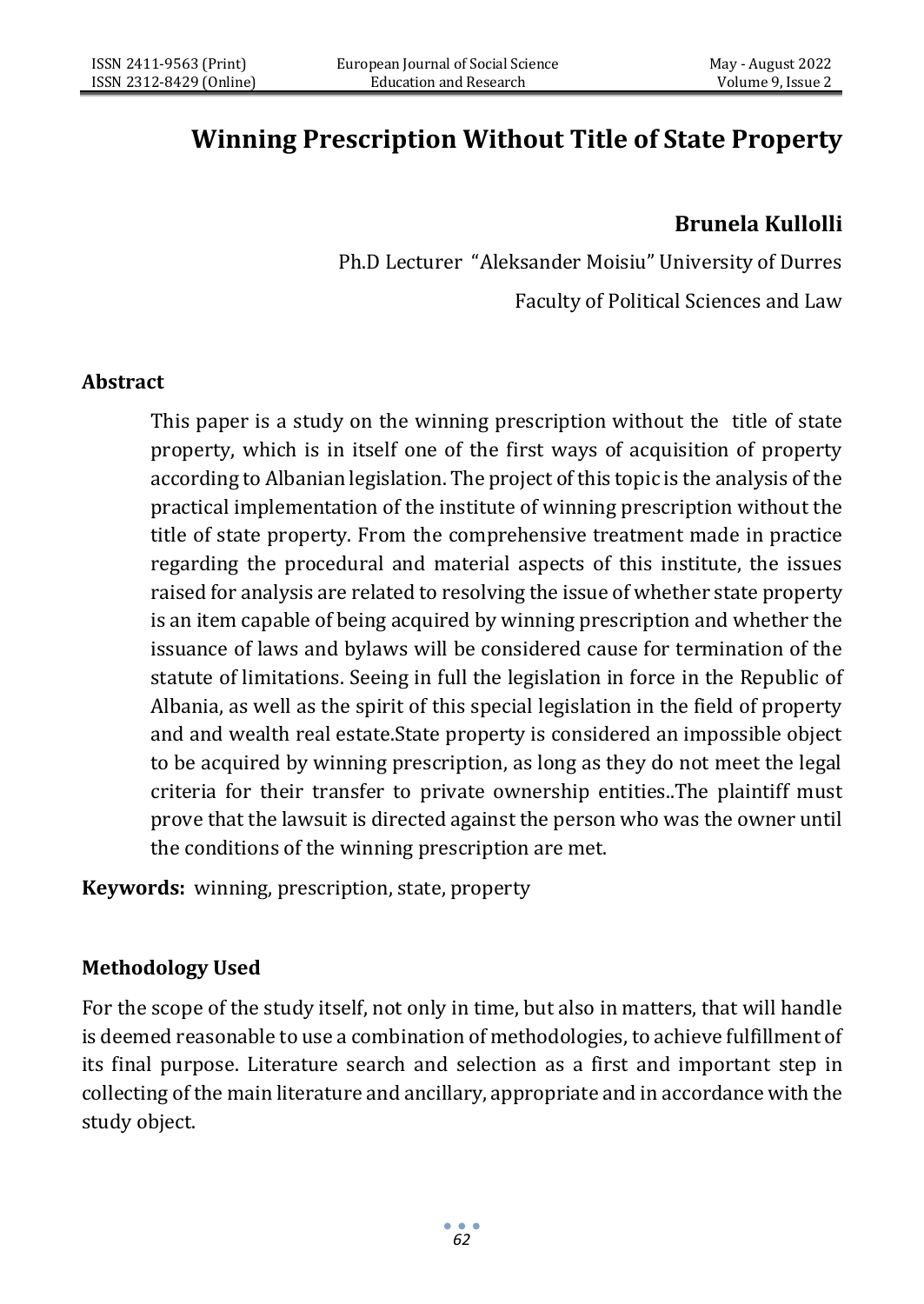Methodology used in the realization of the topic" Winning prescription without title of state property" begins with the use of the analytical method, which in the first part of the study was used to analyze practical application of the winning prescription institute without state title. Concretely this method has been used in practice analysis regarding procedural aspects and materials of this institute, issues raised for analysis have to do with resolving the issue if state property is a capable item to be won by winning prescription and and whether the issuance of laws and bylaws will be considered the cause for the completion of the limitation period.

In this paper it is used and the case study method, which has helped me in analyzing the issues where I studied 3 (three) civil cases, I attended the relevant sessions by consulting the acts that occurred in the file litigation up to that stage of the process.

I considered it inevitable using the comparative method. The comparative method was used to make a comparison of cases in practice. I studied 10 (ten) decisions of the period 2017-2021 in order to identify the practical attitude. Due to different practical attitudes regarding the procedural and material aspects of the institute, issues raised for analysis have to do with the context formed, the question of whether the property is state-owned is item capable of being won by winning prescription and whether the issuance of legal acts and the law will will be considered as a reason for termination of the statute of limitations.

Also in the literature formal and material resources have been used taken from the Albanian legislation as well as judicial jurisprudence over the years.

**Keywords***: prescription without the title of state property, first ways of gaining ownership, litigation, object, legal acts.*

#### **Introduction**

In focus of the report is the analysis of the practical implementation of the institute of winning prescription without the title of state property. The reason for selecting this institute is that in cases with winning prescription without title, statee property has dispalyed more practical problems.

From the case law research, I have studied 3 (three) civil cases where I have attended the relevant sessions by consulting the acts that occurred in the court file up to that stage of the process. I have studied 10 (ten) decisions of the period 2017-2021 on purpose to identify the practical attitude. Due to different practical positions regarding the procedural and material aspects of the institute, the issues raised for analysis are related to the litigation formed, the question of whether state property is an item capable of being acquired by winning prescription and whether the issuance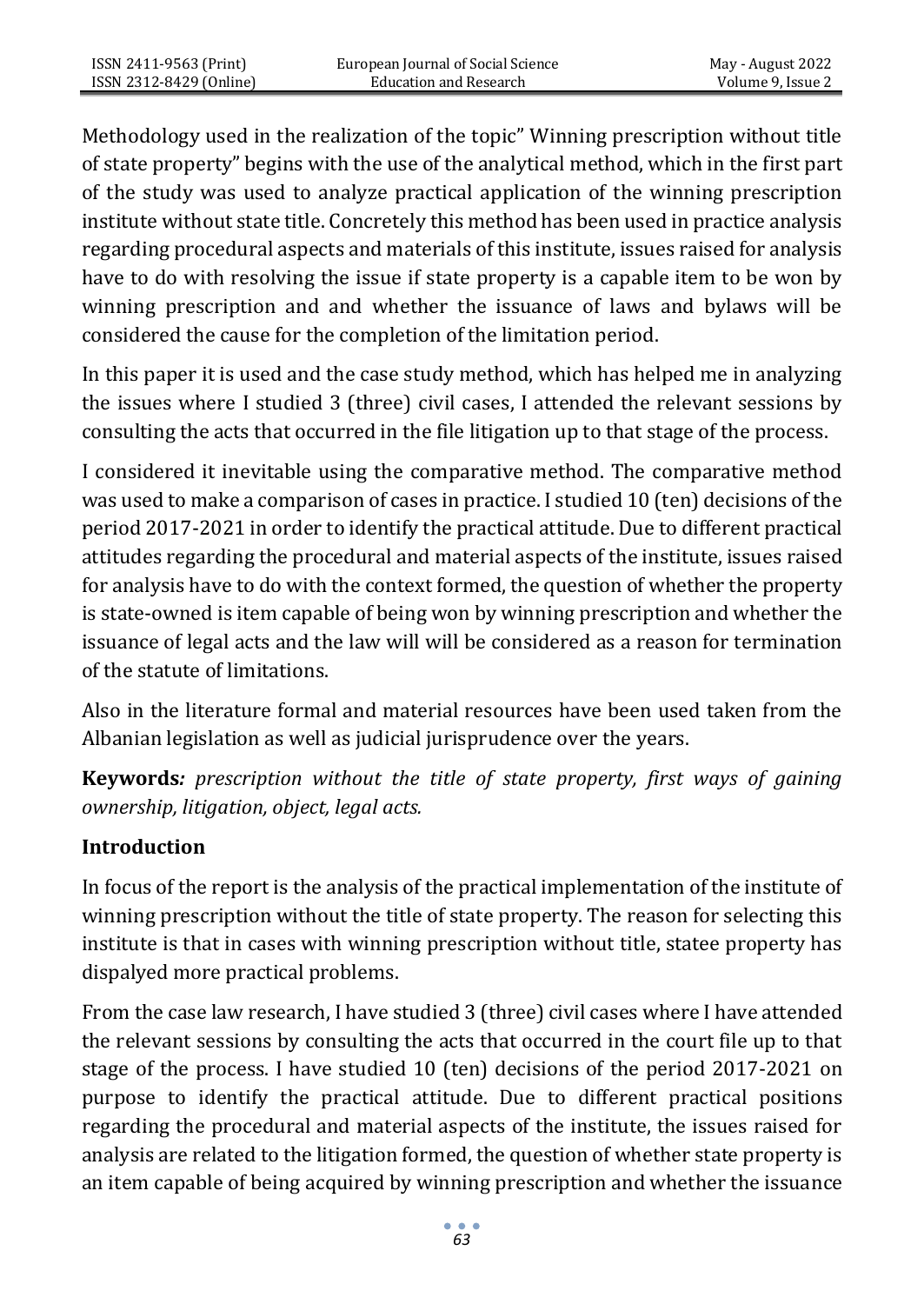of legal acts and in law will be considered as a reason for termination of prescription. The treatment of the institute will be done in the following sections of this paper, the structure and content of which has been drafted in accordance with the Teaching Guide of the analysis report.

#### **Issues actions and sessions attended**

## *List of issues and acts under consideration.*

Civil case with reg. No 2161, register date 9.09.2019;<sup>1</sup>

Civil case with reg. No 911, register date 30.11.2018;<sup>2</sup>

Civil case with reg. No  $4842$ , register date  $16.06.2020$ ;<sup>3</sup>

The acts taken into consideration that occurred in the court file in the cases listed are, the lawsuit request, the defense statement, the relevant evidence, acts of expertise, verbal process of the sessions. In the first case due to the procedural stage in which the file was at the beginning of the practice, I also reviewed the final conclusions of the parties.

# *B- Summary description of the facts, circumstances and condition of the acts taken in the analysis.*

From the summary comparative analysis on the object and the relevant facts it results that the typology of facts is the same for all three cases<sup>4</sup>, the plaintiff claims that he has quietly possessed, for more than 20 years, behaving as owners, the property object of judicial conflict which appears registered in state ownership. In the comparative analysis differ from each other referring to the required material object (agricultural land, arable land, land), objects which are regulated in special legal provisions, part of the treatment of this analysis report.

# *C- Determining the material / procedural moment where the selected institute is located.*

<sup>1</sup> Pre-professional practice at the Tirana Judicial District Court

<sup>&</sup>lt;sup>2</sup> For the purpose of practice study in relation to the selected institute I have consulted the official website of the judicial district of Tirana, other judicial districts and the official website of the High Court

<sup>3</sup> **Plaintiff** M.D; A.D; F.D; R.K; O.D; R.D; XH.D; **Defendants** Council of Ministers, Ministry of Finance ect, with cadastral item "Field"

<sup>4</sup> In the case with number 2161 basic register. The plaintiffs claim the obligation of the respondent party to recognize them as co-owners with a winning prescription without title on the property with an area of 1462m2 with the **cadastral item "Filed" ect.**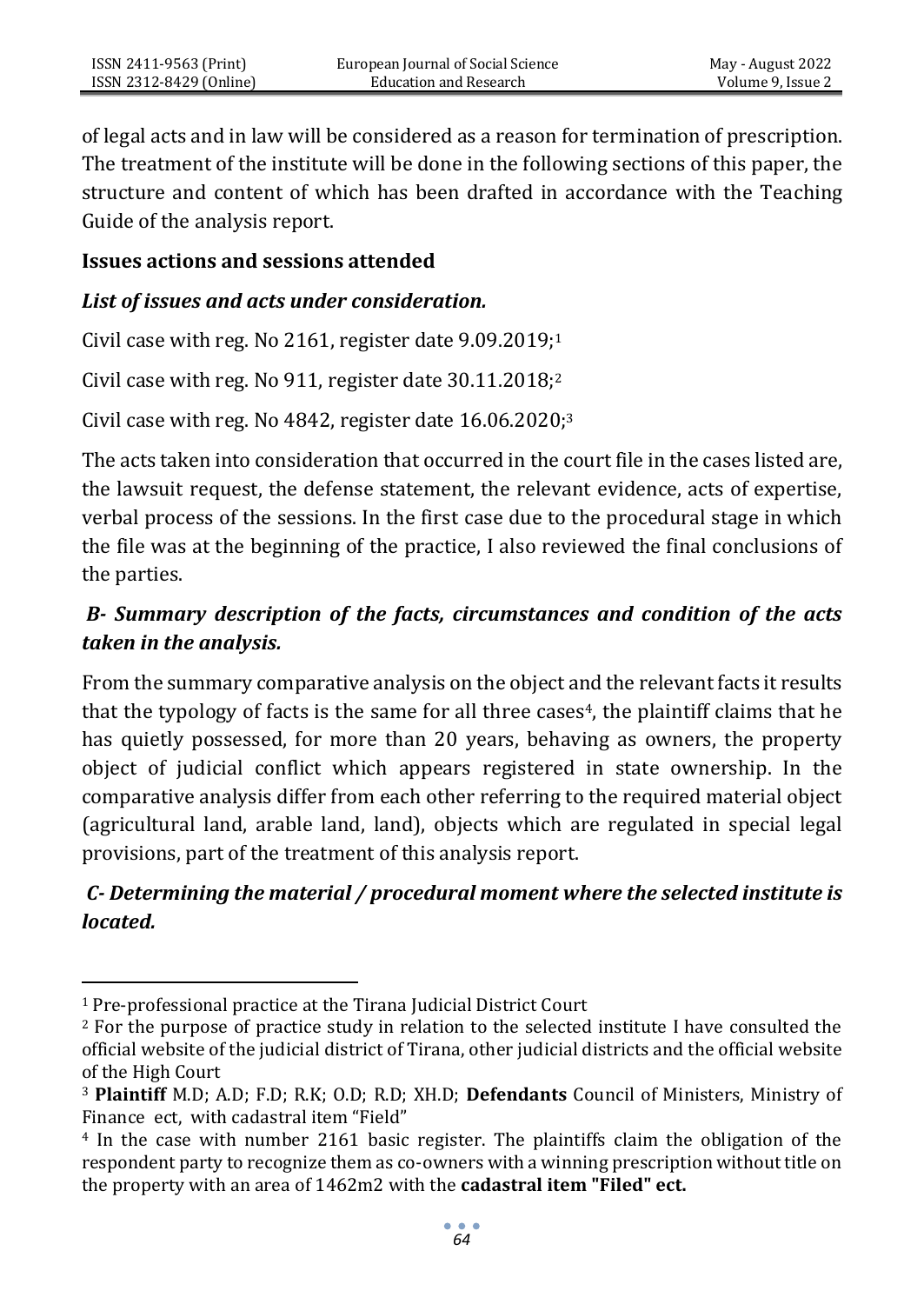In the case with no. 2161, I say that the procedural phase in which I participated was after the closing of the judicial investigation, in the submission of the final talks dated 14.10.2021. In the other two cases the hearings were preparatory and judicial, respectively1.

#### **Analysis of the institute of winning prescription without title of state property.**

#### **Legal questions raised.**

*Firstly*, who are the passively legitimized subjects when the immovable property over which the acquisition of ownership by winning prescription is claimed is owned by the "state" in general?

*Secondly*, According to the legal and sub-legal framework, is state property considered an item capable of being acquired with a winning prescription without a title, as long as its legal criteria set out in special laws are not met, its transfer to the ownership of private entities?

*Thirdly*, the approval of acts legal and sub-legal regarding the right of ownership , does it mean the exercise of his property and consequently can it be considered as a reason for termination of the statute of limitations, issuance of legal acts and and sublegal by the bodies state for the acquisition of ownership over an immovable property under a certain regulation?

#### **Theory-practice report**

**With regard to the first** issue to be grounded lawsuit statute of limitations winning the title, the plaintiff in addition to proving the existence of conditions required in Article 169 of the Civil Code, based on Article 170 must prove that the lawsuit against directs the person who *has been the owner* until these conditions are met. Ownership substantially belongs to the state, but "state" is an abstract notion in the sense that any property that is not verified to be owned by a private entity is presumed to belong to the state. Referring to the decision of the Civil College of the High Court<sup>2</sup> refers to

<sup>1</sup> In the case with no. 911The procedural stage in which I participated was the court session held on 22.10.2021. In this session was presented the expert for the reporting of the act of expertise ect.

In the case with no. 18051 basic register, the procedural phase in which I participated on 12.11.2021 is a preparatory session, where after the presentation of the parties and the appointed expert, the plaintiff requested the procedural transition due to the change of life plaintiffs.

<sup>2</sup> Decision of the civil panel of the high court no. 367 dated 16.09.2015, case R.S against the Council of the Municipality of Vlora.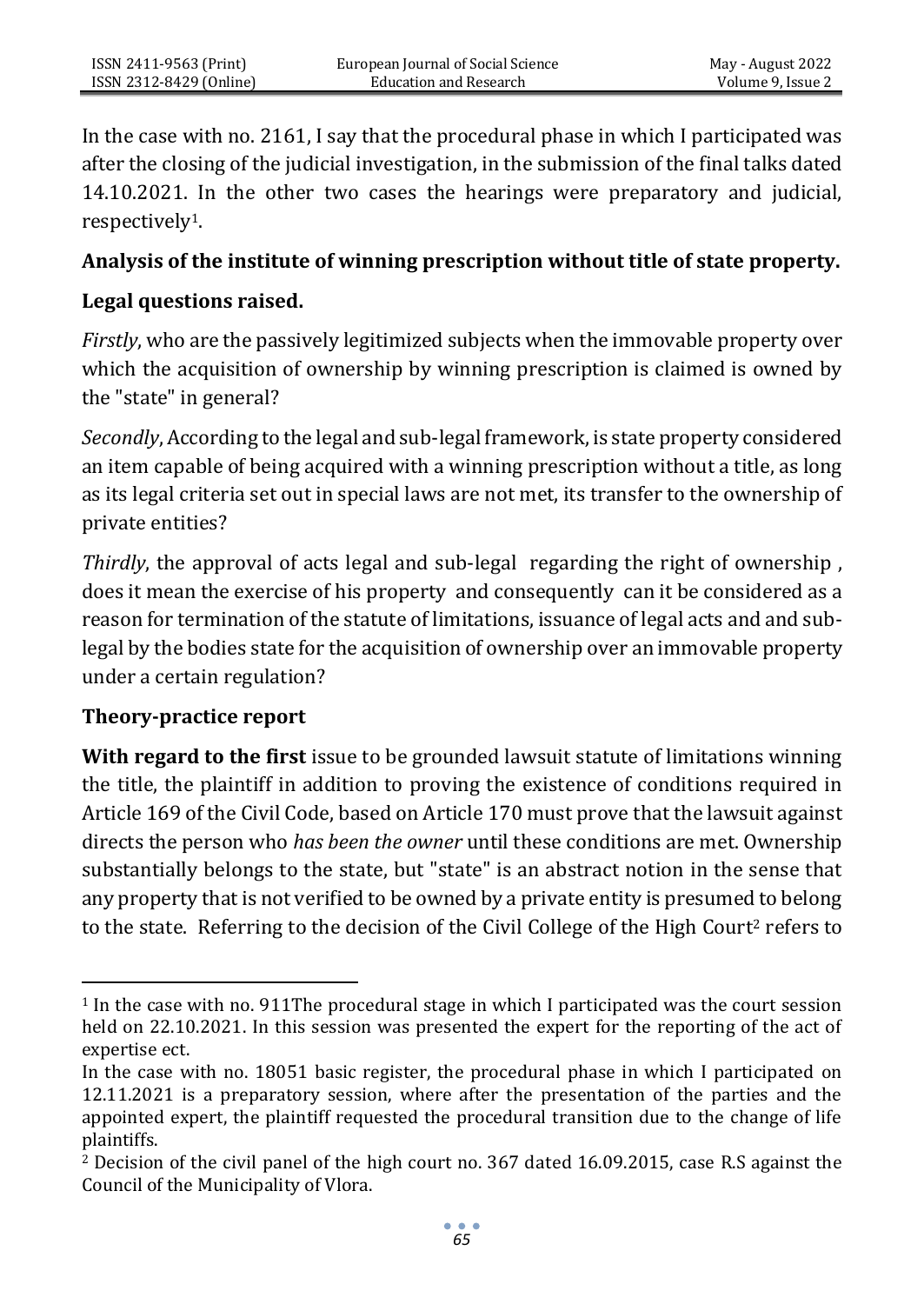the obligation of the courts to investigate if the property, object of the winning prescription is owned or administered by the Municipality or is owned by the central government.

Passive legitimacy, referred to theoretical treatment, is the real legitimacy of the parties in the process by which the identical being of the person will be understood that the respondent is identical with the person against which material law allows it to be raised a lawsuit. 1When the immovable property is owned by the state, the law and bylaws come to the rescue.<sup>2</sup> This law classifies them as inalienable<sup>3</sup> public property and alienable public property.

Referring to different positions in practice, results that the respondent has legitimized the Ministry responsible for the administration of state property. In some other decisions the Ministry is not legitimized, but only the Council of Ministers,<sup>4</sup> with the legal argument that the ministry in according to the law, it has only the right to administer state property and not to alienate it. In another position of practice, only the State Advocacy is passively legitimized.

I consider that the right attitude is that the Council of Ministers is passively legitimized as a representative of the state owner or the respective local unit, depending on whether the property is owned by the central or local government. Other attitudes are not right, the Ministry of Finance and Economy, has no right to recognize owners, citizens who claim to benefit from the institute of winning prescription, right of ownership, for properties for which the relevant law does not recognize the right of disposal,consequently it cannot be passively legitimized. On the other hand, the State Advocacy can not be passively legitimized, referring to the law which defines its functions, it has the role of providing legal assistance and protects the property interests of the Albanian state but has no right to recognize owners citizens who claim profit through this way original ownership gain.

<sup>1</sup> Flutra Tafaj Kola,Asim Vokshi, "Civil Procedure-Part One, edition II, Albas, Tirana, 2018, page.128

<sup>2</sup> Law no.8743, For state immovable properties dated 22.02.2001 amended by law number 9558, dated 08.06.2006.

<sup>3</sup> For inalienable public immovable properties are defined in article 3 point 1 of law 8743, dated 22.02.2001 "On state immovable properties" amended by law number 9558 dated 08.06.2006

<sup>4</sup> Referring to the practice followed, from the acts that occurred in the court file in the case with basic registration number 2161, the plaintiff with a request for judicial settlement has requested to withdraw from the summons as a defendant in this process for the Ministry of Finance and Economy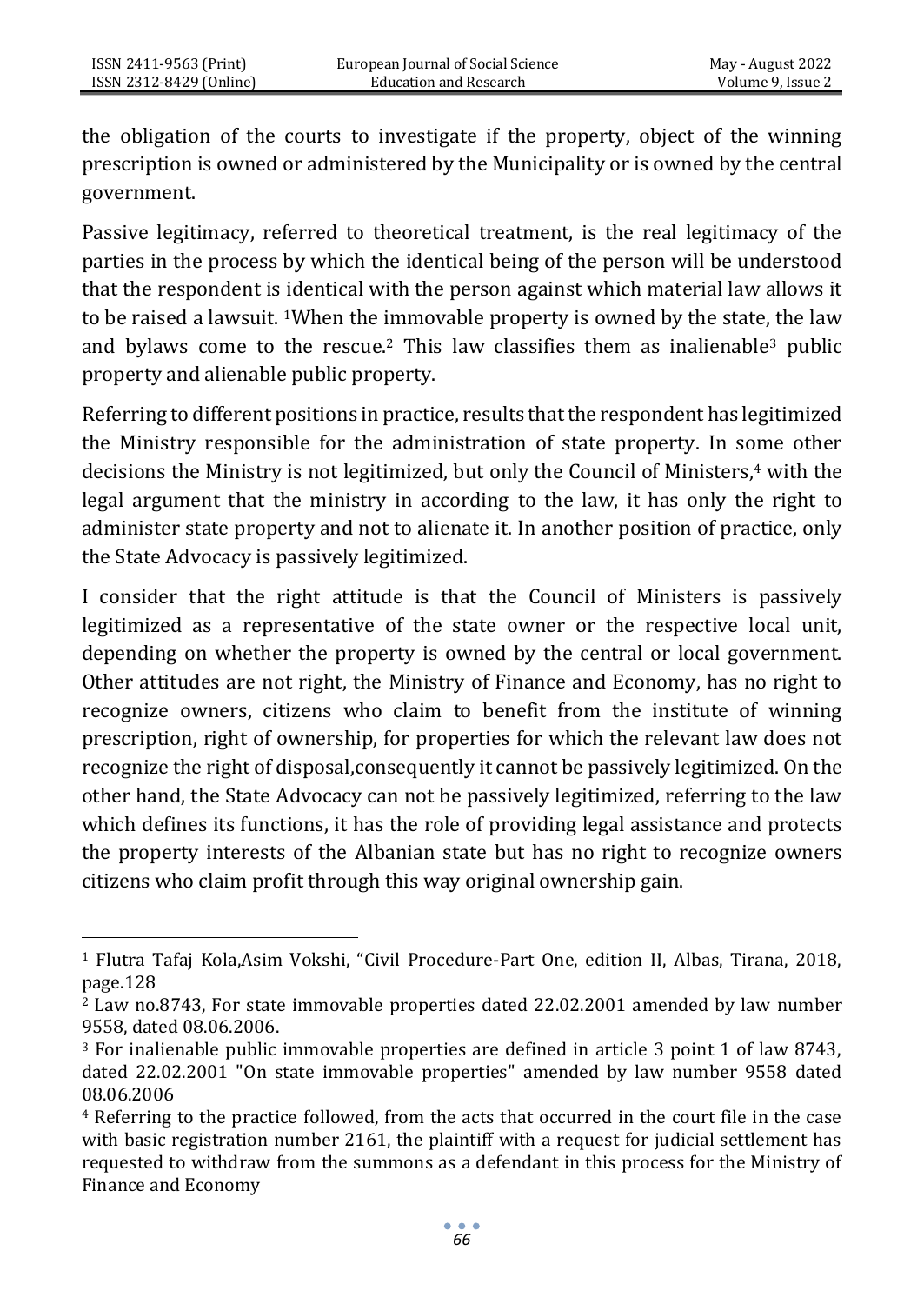#### *In relation to the second issue;*

From the point of view of substantive civil law, I consider it necessary to consider the elements of winning prescription as the original way of gaining ownership.

**Uzucapio**<sup>1</sup> means profit by use-possession.<sup>2</sup> The Civil Code in force provides for two types of statute of limitations, ordinary and extraordinary winning statute of limitations.3 Regarding the winning prescription without title, newly determined in the Civil Code4, when the immovable property is state owned, the same cumulative conditions are required to be met, this also refers to the position of the High Court5, conditions which are:

#### *a) Possession of the item;*

*b) Possession for a certain time;*

*c) The item must be capable of being won with a winning prescription;*

Contemporary doctrine, determines that to gain ownership of the thing through the winning prescription *the item must have been possessed* by the possessor uninterruptedly, quiet (nec vi), public (nec clam) manner, and must have the will to

<sup>3</sup> Dissertation for the protection of the scientific degree of doctor, Altin Shkurti on the topic 'Possession and its protection' p. 77

<sup>1</sup> The word 'Uzucapio' lat. Is formed by combining the words 'usus' (use) and 'capio-ere' (to take).

<sup>2</sup> Prof. Nathanaili A., 'Acquisition of Property through Possession', People's Justice Nr. 4/1956, p. 23. Acquisition of ownership by winning prescription relies on two main elements which are the possession of the thing and time making it possible through the action of

the institute of winning prescription a state of fact, such as possession of the thing to be transformed into a just state, gaining ownership of the item.

<sup>4</sup> In the case of the winning prescription without title as a way of gaining ownership, a new term will start from 01.11.1994, the date on which the new Civil Code entered into force. This position was also held by the Supreme Court in the cases it reviewed. Thus, the Civil College of the High Court, with decision no. 303, dated 06.10.2009, has decided to annul the decision No. 1097, dated 12.10.2006 of the Court of Appeals of Tirana and the decision no. 4717, dated 15.07.2005 of the Court of First Instance of Tirana and the termination of the trial of the case, reasoning that among other things that: '... since in this case we are in the conditions provided by Article 169 of the Civil Code, deadline I prescription is 20 years old.

<sup>5</sup> Decision of the Civil College of the High Court no. (100) dated 23.03.2016, S. Panoti case against the Ministry of Agriculture, Food and Consumer Protection, Regional Directorate of Agriculture, Food and Consumer Protection, Local Immovable Property Registration Office Tirana. It is said that after 1991, ownership of the land was allowed, and they were already able to acquire the non-public immovable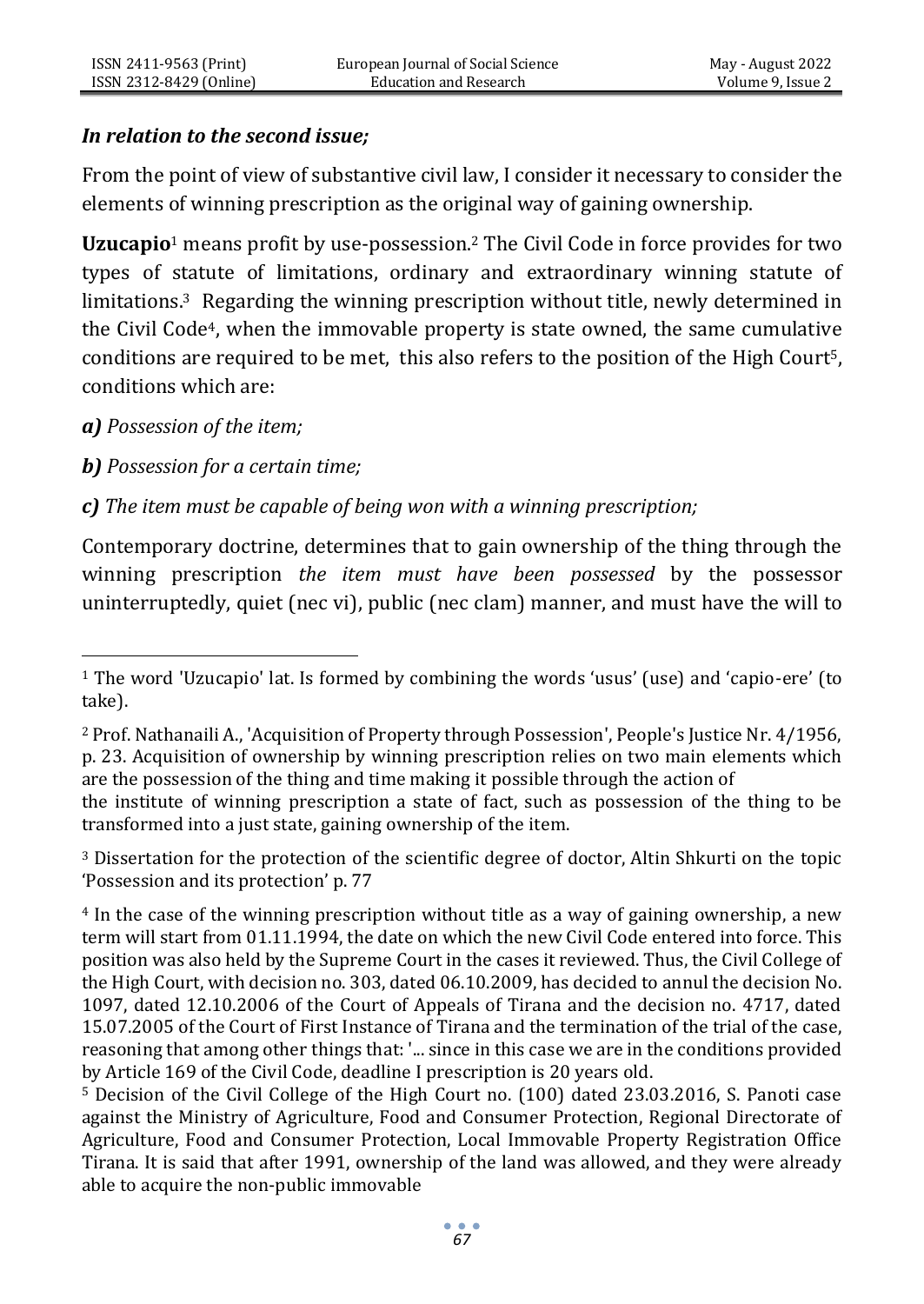keep the item as its own ( nec precario) .The attitude also stems from the jurisprudence of the European Court of Human Rights.<sup>1</sup> For an item to be able to be won with a winning prescription it must be possessed by its winner. As a rule, they are capable of acquiring both movable and immovable property which are in civil circulation. The rule which has its exception. Thus, items that are out of civil circulation cannot be acquired by winning prescription.After the theoretical approach, as above evaluated that we must determine some moments as a function of the second question raised for analysis.

# *First, what is the real estate on which the acquisition of ownership with a winning prescription without title is claimed?*

Referring to the same typology of facts and object, the property subject to trial is owned by the state. The legal and sub-legal framework that is implemented are the laws and bylaws referred to in the first question raised.

# *Second, are real estate subject to litigation, inalienable public property?*

Article 4 of Law 8743/2001 provides that state immovable property, which is not public property, such as agricultural land, land, buildings, hardened assets of the enterprise are placed under state administration, as well as other properties of this type, *if are not subject to special legal provisions*, have a legal regime equal to private property and are subject to the rules provided in the Civil Code. The position of the practice in 7 out of 10 cases analyzed is that the property subject to trial is not inalienable public property, consequently Article 4 of the law applies, which in an *ad contrario* interpretation in case the state property has a legal regime regulated by a special law, the acquisition of ownership will be carried out taking into account the application of , relevant legislation, excluding the general rules of the Civil Code. So in the civil case in the reasoning part it is determined that:

*'Special laws have given the right to private entities to buy state-owned land, addressing the competent bodies, depending on the manner and time in which they have used this land. In these conditions, the right to acquire the ownership of state property by private* 

<sup>1</sup> A. Pye (Oxford) Ltd and J.A. Pye (Oxford) Land Ltd v. United Kingdom no. 44302/02 ECHR 2002 according to which "konk the concrete issue was not related to the restriction of property in order to deprive the owners who are with regular papers. The goal was to fix the factual relationship. Historically, 12 years of possession by the respondent party was sufficient to extinguish the previous owner's right to reclaim his right or regain possession, and the new title depended on the principle that long, uninterrupted possession, so calm, it gives you a title  $"$ .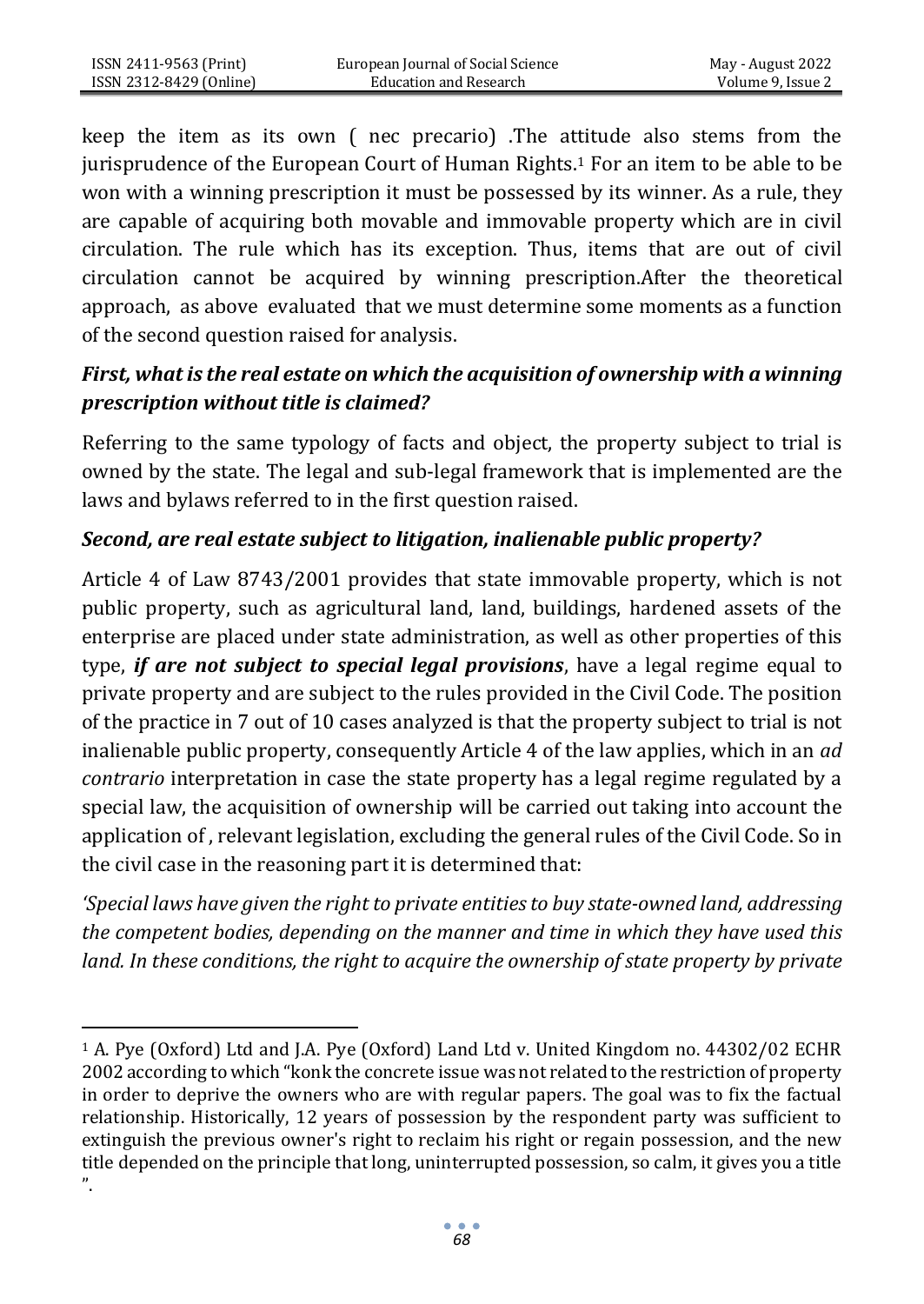*entities is part of the search of the latter and the fulfillment of certain criteria for the nature of the land and its use '.<sup>1</sup>*

In the case of transferable state property, for which the state may carry out actions as private entities, the alienation to third parties is carried out taking into account the criteria of special laws. <sup>2</sup>

The court in one of the cases maintains that the principle "lex specialis derogat lex generalis", gives priority to the application of the special law for the acquisition of ownership over a state-owned immovable property.

As above based on the theoretical and practical analysis, I evaluated that the position referred to is correct and should be followed in the case of the three issues referred to in the introductory part of the report. As long as special laws definethe following of certain administrative procedures, the transfer of state property in favor of private entities, if these procedures are not applied, state properties are consequently not able to be acquired by winning prescription, thus leading to non-compliance of one of the cumulative condition.

#### *Regarding the third issue,*

 Acquisition of ownership by beneficiary prescription is based on the possession of the thing, the definition of which is found in Article 304 of the Civil Code. From the content of the article and the subsequent provisions that regulate the possession, it is not determined what are the legally required conditions for the possession of the thing for the effect of its profit with a winning prescription. Possession of the object is considered to be when it is acquired peacefully, ie without physical or psychic violence, and is held by the possessor "without being disturbed" by persons claiming the existence of their right to possess the property.

 In decision no.6296 date 15.01.2020 the court reasoned that the actions or decisions of the state administration bodies, show the interest of the state for the state properties, regardless of whether they are submitted directly or indirectly, spoil the peaceful possession of the possessor over the respective property. The state

<sup>1</sup> The opposite position is evidenced in the decision no. 9937 and number 2915 act, the court of the Tirana judicial district, where the court has decided to accept a lawsuit

<sup>2</sup> V.K.M. no.200 dated 19.02.2009 and DCM no.578 dated 29.08.2012 On determining the procedure of transfer of ownership of yards in use, where the subject must address the competent body that is the PRCA in an administrative way to gain the right of ownership over yard in use ect.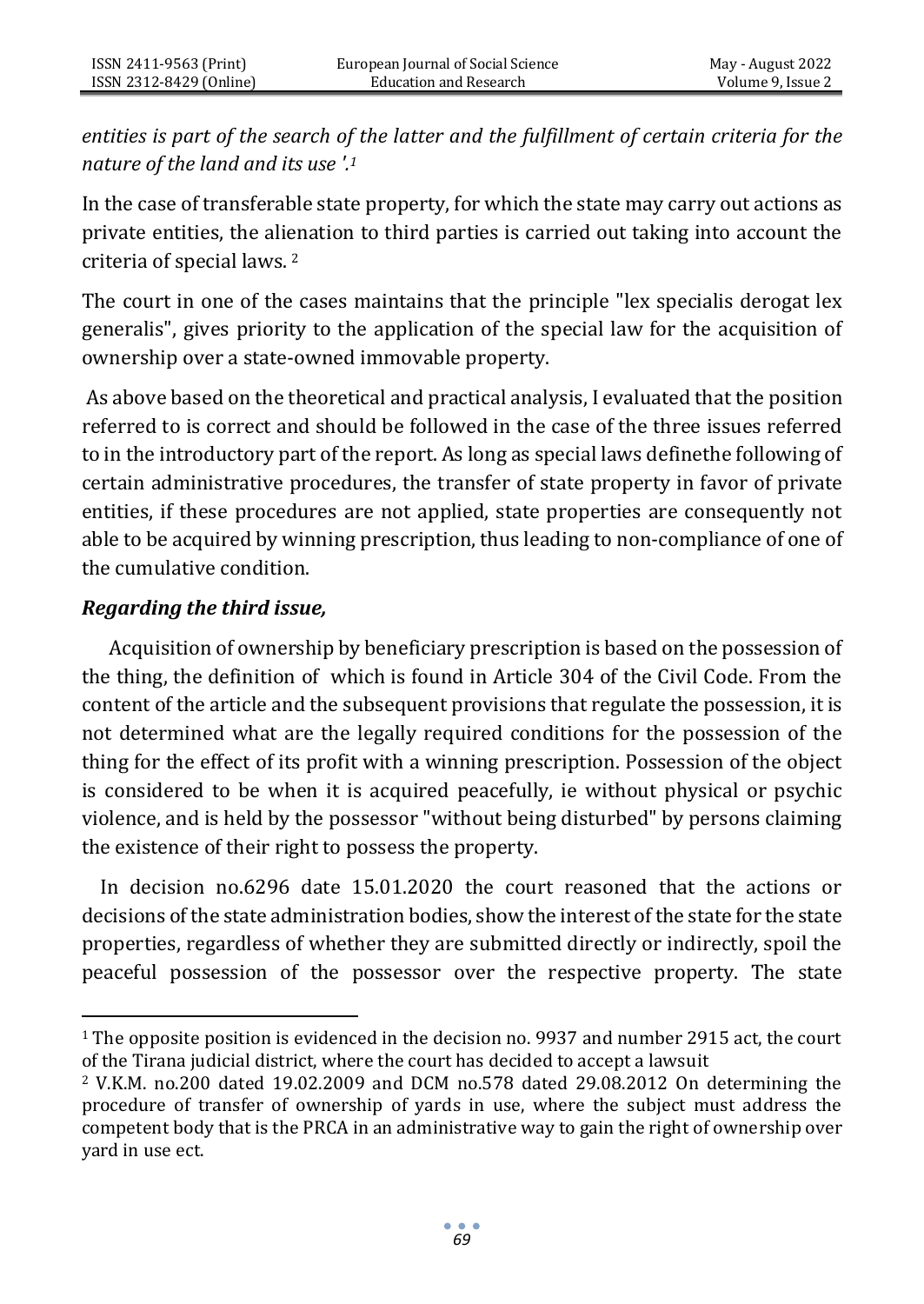expresses its will through legal and sub-legal acts from time to time, depending on the issues and problems that are presented for solution, thus bringing about the interruption of the further progress of the winning prescription deadlines. This position was also maintainedin the decision of the Constitutional Court No. 4/2016. Regarding the above theoretical and practical treatment, I consider that the position of the court that accepts the semi-legal or legal summary is the way it expresses its will in exercising the property rights of the state, by 'directly' concerning the possessor and the and consequently interruption of further walking of term winning prescription, is right.

# **Comparative analysis between practical cases.**

ISSN 2411-9563 (Print) ISSN 2312-8429 (Online)

From the study of practice, specifically 10 (ten) issues of the period 2017-2021 Regarding the first legal question, practical positions can be grouped:

1. The Council of Ministers is passively legitimized in most of the analyzed decisions.

2. In the rest of the cases, the Ministry responsible for the Economy and the State Advocacy is passively legitimized.

With regard to the second and third question6 of 8, the trial court decided to dismiss the lawsuit referring to the 2 main reasons.<sup>1</sup>

*Firstly*, state property which is regulated by a special law can not be equated or have the same legal regime as private property, which excludes them from the scope of the material civil institute as a way of gaining ownership, being out of civil circulation.

*Secondly*, the non-possessive owner, the state has not remained passive. The legislator in the legal sense has not left the plaintiff in possession, issuing a series of laws and bylaws, regarding the resolution of the situation in question by interrupting the passage of time.

In the other two cases, the reasoning for dismissal of the lawsuit is related to the characteristics of the state entity which expresses the will through legal and sub-legal acts<sup>2</sup> and the reasoning for the existence of a special law.In two court cases analyzed, the court decided to accept the lawsuit.<sup>3</sup>

<sup>1</sup> Decision No.9100, No.Acti 1587, dated 06.11.2018 with litigant Plaintiff M.SH. and the respondent Municipality of Tirana, Council of Ministers

<sup>2</sup> Decision No. 10095 dated 21.03.2018 of the Court of the Tirana Judicial District.

<sup>3</sup> Decision no. 448 dated 17.06.2016, of the Lushnje Judicial District Court Plaintiff F.B. with the respondent Ministry of Economic Development, Trade and Entrepreneurship Tirana and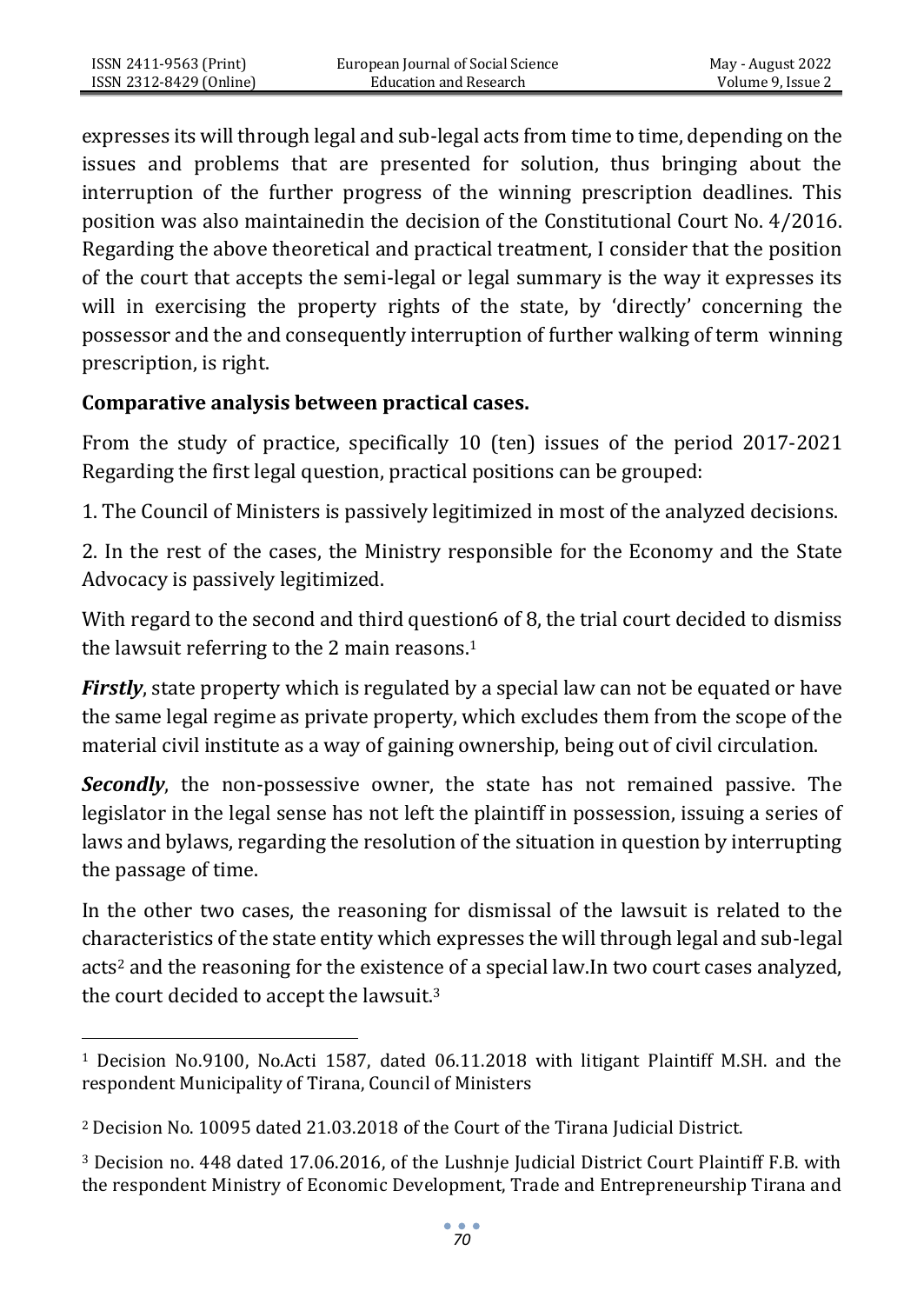In the case with No. 9937 Decision<sup>1</sup>, the court refers to the special law 8743/2001 article 4 without stopping in its analysis with the argument that the property under trial is state property, free in civil circulation, individualized and capable of being acquired with winning prescription.

In the case<sup>2</sup> with plaintiff V.I. defendant Municipality of Tirana, the court has reasoned that there are all the conditions and elements required by the winning prescription institute. With regard to possession, it is considered terminated only when it is proven that against one of the possessors over the years a claim has been filed in relation to the thing by the owner through a regular lawsuit before the court.

#### **3. Conclusions and recommendations**

*Firstly***,** The plaintiff must prove that the lawsuit is directed against the person who was the owner until the conditions of the winning prescription are met. The Council of Ministers or the relevant local unit is passively legitimized when the property under trial is respectively owned by the central or local government. The Ministry of Finance and Economy is not passively legitimized as it has the administration and not the alienation of state property. The State Advocacy is not legitimized because in the sense of the law "On Advocacy" it provides representation and legal aid to state bodies.

*Secondly***,** State properties which are regulated by a special law in the sense of Article 4 of Law 8743/2001 can not be equated or have the same legal regime as private property. Looking at the entire legislation in force in the Republic of Albania, as well as the spirit of this special legislation in the field of property and immovable property, state property is considered as items incapable of winning with a winning

third person Municipality of Lushnja, Municipal Council of the Municipality of Lushnja, IPRO Lushnja, the court rejected the lawsuit on the grounds of the existence of a special law. In the conditions when the specific law no. 171/2014, determines the rules for the transfer of ownership of agricultural land, as well as law no. 8337, dated 30.04.1998 "On the transfer of ownership of agricultural land, forests, meadows and pastures", prohibit the alienation of this property, the court considers that the land subject to conflict claimed by the plaintiff is inalienable and can not be subject to prescription winner without title.

<sup>1</sup> Decision No. 9937 and No. 2915 Act, Tirana Judicial District Court with plaintiff Q.R and defendant Municipality of Tirana with the object of winning with winning prescription of 249.9 m2. the item is individualized real estate, in the inventory of properties of the Municipality of Tirana and is an Illyrian item in civil circulation

<sup>2</sup> Decision No.10406 and No.1475 Act, Tirana Judicial District Court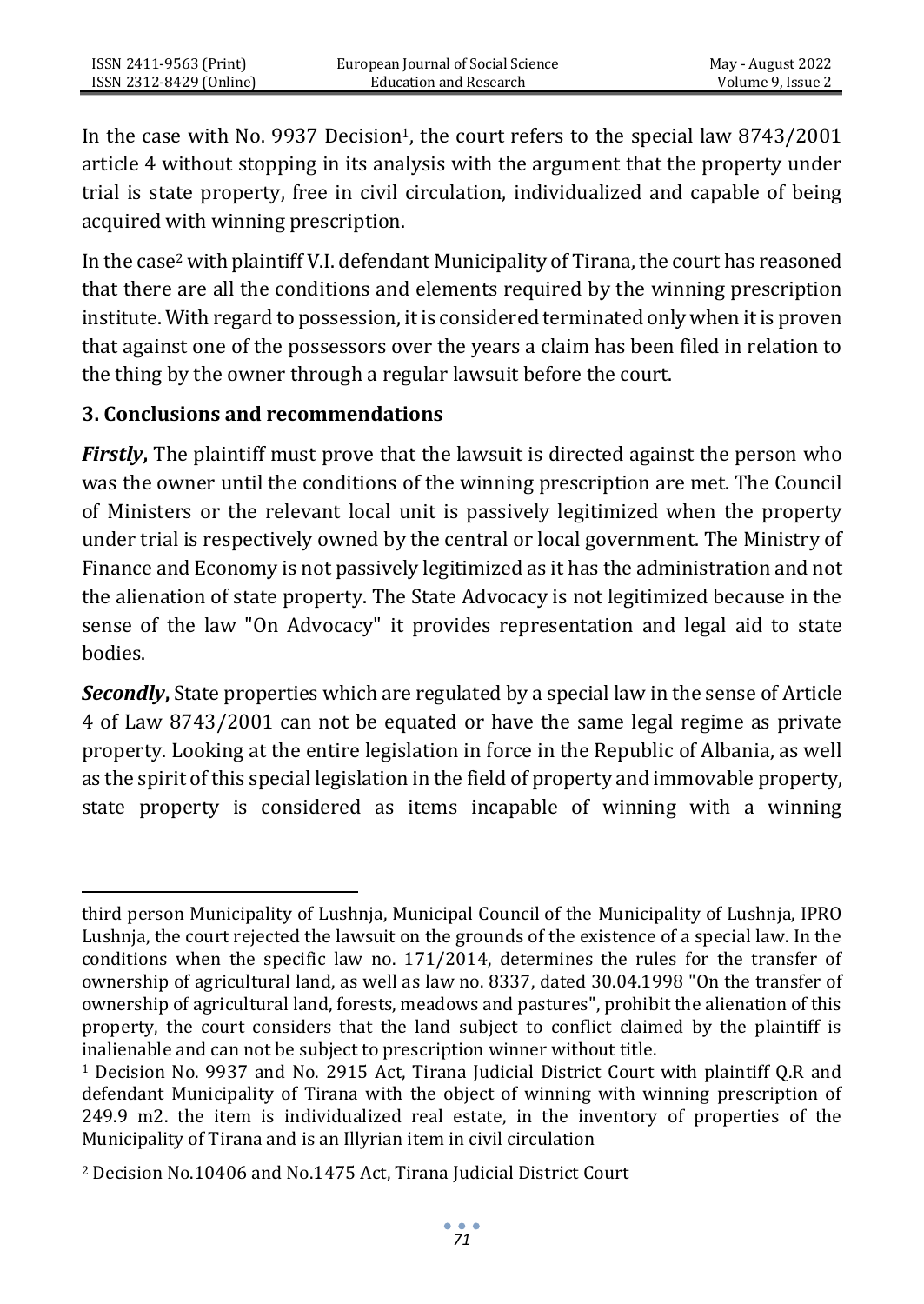prescription, as long as the criteria are not met. legal for their transfer of ownership to private entities.

*Thirdly***,** the State is an abstract notion and unlike private subjects of law, it lays subjective rights deriving from the relationship of ownership through its bodies. The adoption of laws and bylaws is the way it expresses the will to exercise the rights of state ownership, 'disturbing' the possessor and consequently interrupting the further running of the winning statute of limitations.<sup>1</sup>

## **Bibliography**

## **Literature**

-Andrea Nathanaili, "Acquisition of property through possession", People's Justice no. 4, of 1956;

- Ardian Nuni, Luan Hasneziri "Civil Law, Property", Tirana 2010;

-Altin Shkurti, "Possession and its protection", Dissertation for the protection of the scientific degree "Doctor", University of Tirana, Faculty of Law, Department of Civil Law, Tirana, October 2015;

- Flutura Tafaj Kola, Asim Vokshi, "Civil Procedure - Part I", Edition II, Albas, Tirana, 2018;

# **Legislation**

-Civil Code of the Republic of Albania;

-Code of Civil Procedure of the Republic of Albania;

-Law no.8743, "On state immovable properties" dated 22.02.2001, Amended by law no. 9558, dated 08.06.2006;

-Law no.7501 dated 18.07.1991 "On land" Amended by law no.7983 dated 27.07.1995 "On the sale of agricultural land, meadows and pastures"

-Law 171/2014 "On the completion of legal procedures for the transfer of agricultural land of former agricultural enterprises owned by beneficiaries";

- Law No. 9482 dated 03.04.2006 amended "On the legalization, urbanization and integration of illegal constructions"

 $1$  This report contains 2510 words, which do not include foo notes and bibliography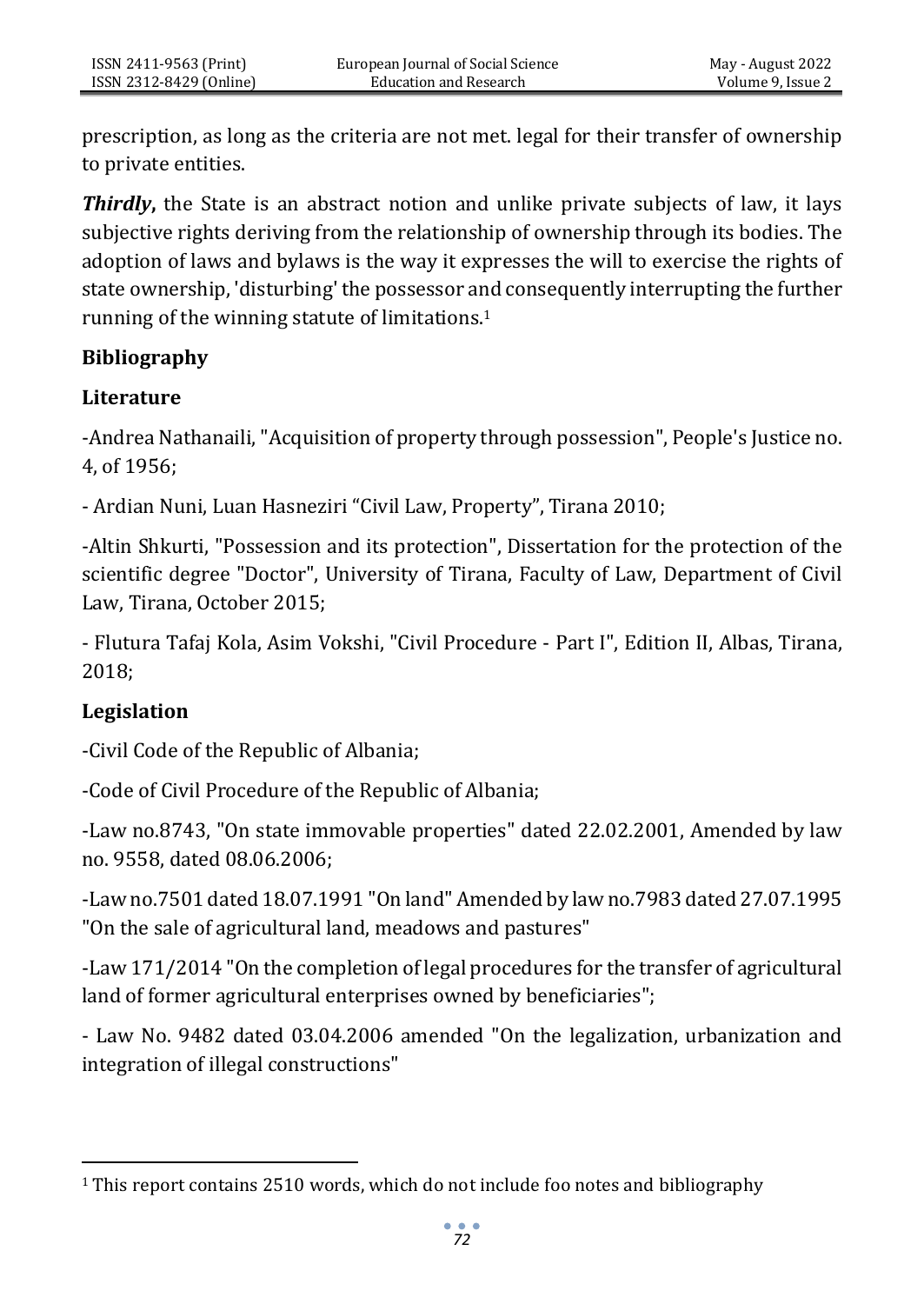-VKM no.503, dated 13.09.2017 "On determining the field of state responsibility of the Ministry of Finance and Economy";

- VKM no. 608, dated 5.9.2012 "On determining the procedure of transfer of ownership of immovable property, built until 10.8.1991, and their functional land, when no deeds of ownership are possessed, as well as for their registration"; (amended by DCM no. 133, dated 11.2.2015; no. 812, dated 16.11.2016)

- V.K.M. No. 200, dated 19.02.2009 and V.K.M no.578, dated 29.8.2012 (Amended by V.K.M no.790, dated 14.11.2012) "Determining the procedure of transfer of ownership of yards in use";

-VKMNr.608, dated 25.09.2012 'Determining the procedure of transfer of ownership of immovable properties, built until 10.08.1991, of their functional land when no deeds of ownership are possessed and for their registration "

-VKM 413 dated 25.06.2014 "On determining the criteria and procedures for the sale of land in use, necessary area, and additional functional land of companies, companies, separate state facilities, privatized, facilities or buildings sold of former agricultural cooperatives as well as self-built buildings based on construction permits ".

#### **Jurisprudence**

- [1] No 2161Reg. Founder, registration date 19.09.2019;
- [2] No.911 Reg. Founder, registration date 30.11.2018;
- [3] Nr. 4842Regj. Founder, registration date 16.06.2020;
- [4] Decision of the Civil College of the High Court no. 367 dated 16.09.2015;
- [5] Decision of the Civil College of the High Court, No. 463 dated 2014;
- [6] Decision of the Civil College of the High Court, no. 303 dated 06.10.2009;
- [7] Decision of the Civil College of the High Court no. 100 dated 23.03.2016;
- [8] Decision of the Court of the Judicial District of Tirana No. 6296, No. Act 3227, registration date 15.01.2020;
- [9] Decision of the Court of the Judicial District of Tirana, No. 10095, No. say 7373 dated reg.03.03.2018;
- [10] Decision of the Court of the Judicial District of Tirana, No. 9100, No. Act 1587, dated 06.11.2018;
- [11] Decision of the Court of the Tirana Judicial District no. 11107 Decision and No. 1535 Acts;
- [12] Decision of the Court of the Tirana Judicial District No. 6034, No. Act 2900. dated 22.09.2021;